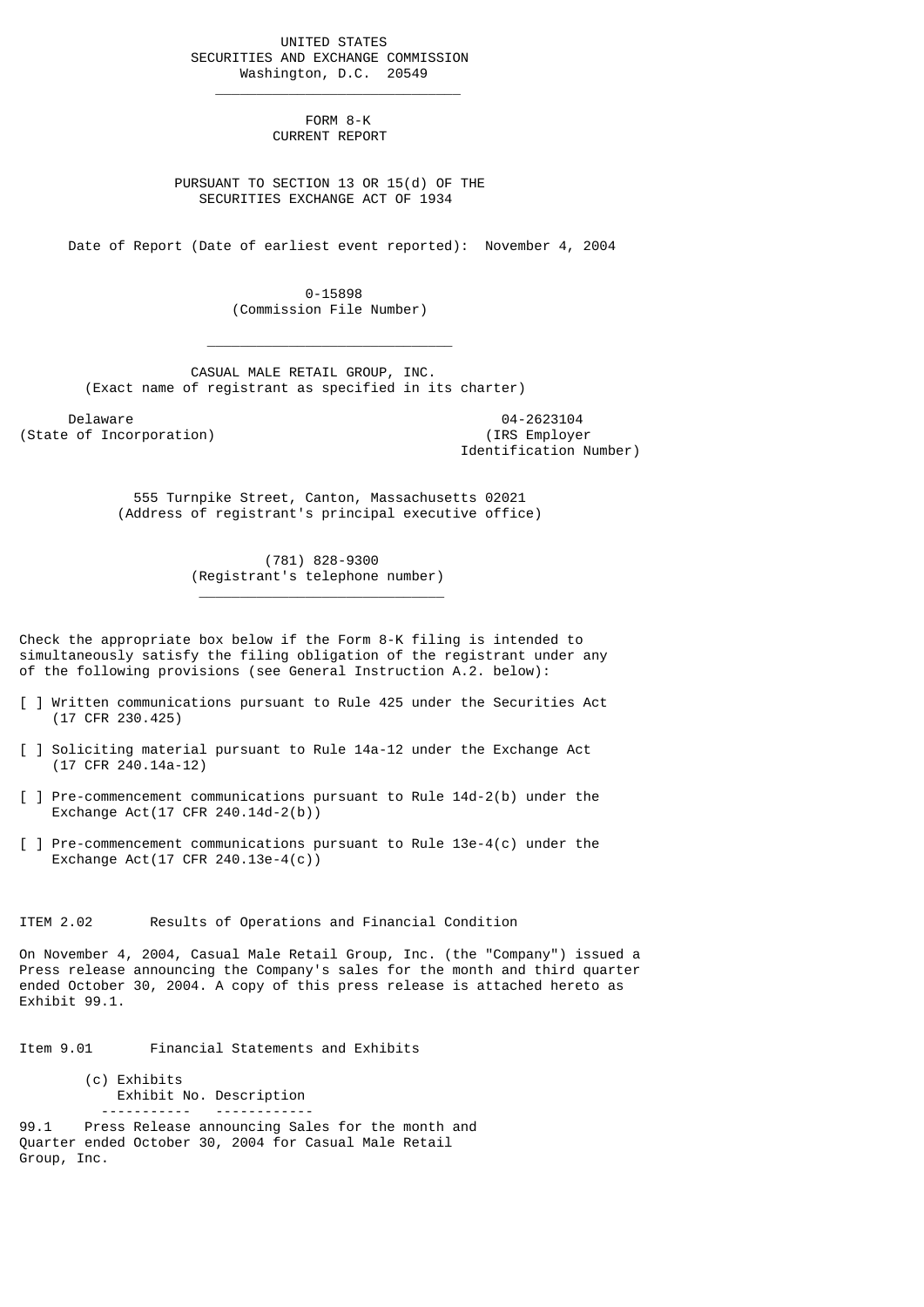## SIGNATURES

Pursuant to the requirements of the Securities Exchange Act of 1934, the registrant has duly caused this report to be signed on its behalf by the undersigned, thereunto duly authorized.

CASUAL MALE RETAIL GROUP, INC.

 By: /s/ Dennis R. Hernreich --------------------------- Name: Dennis R. Hernreich Title: Executive Vice President and Chief Financial Officer

Date: November 4, 2004